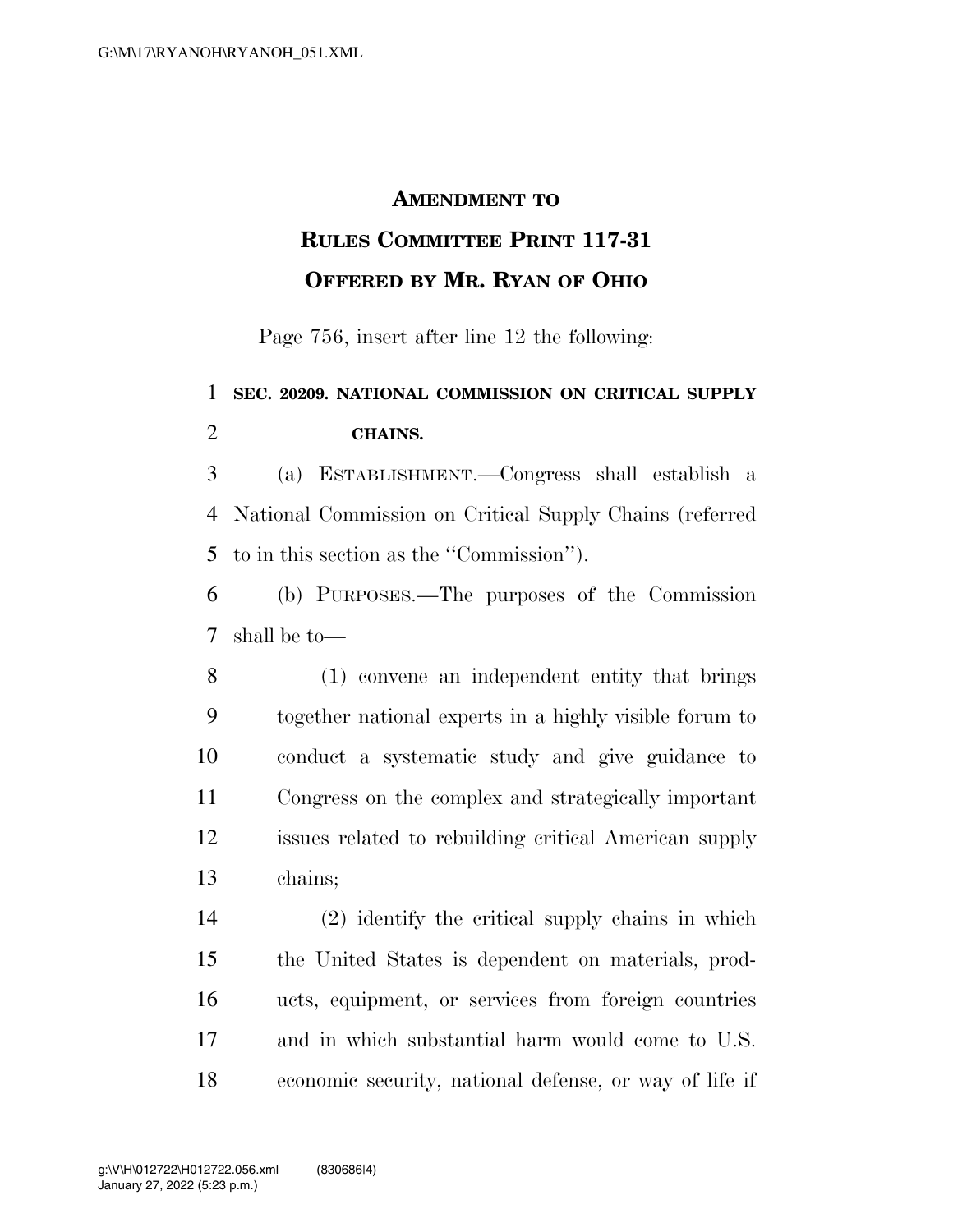$\mathfrak{D}$ 

 those supply chains were compromised or no longer available;

 (3) investigate in depth and report on existing dependencies, limitations, and risks to the United States for each of these critical supply chains, in- cluding considerations for medical supplies, equip- ment, and medications; rare earth materials; preci- sion-integrated circuits and microchips; machine tools and production equipment; defense components and homeland security capabilities; scientific equip- ment needed for advanced technology research and development; clothing and textiles; and food and ag-ricultural products;

 (4) assess and provide guidance on key ques-tions, including—

 (A) which driving forces are pushing U.S. companies to offshore their procurement or 18 their manufacturing operations;

 (B) how the United States can predict and 20 prevent future supply chain disruptions;

 (C) what the United States can do to re-duce future vulnerabilities and risks;

 (D) whether the United States can make the American supply chain resilient enough to protect necessary capabilities and resources;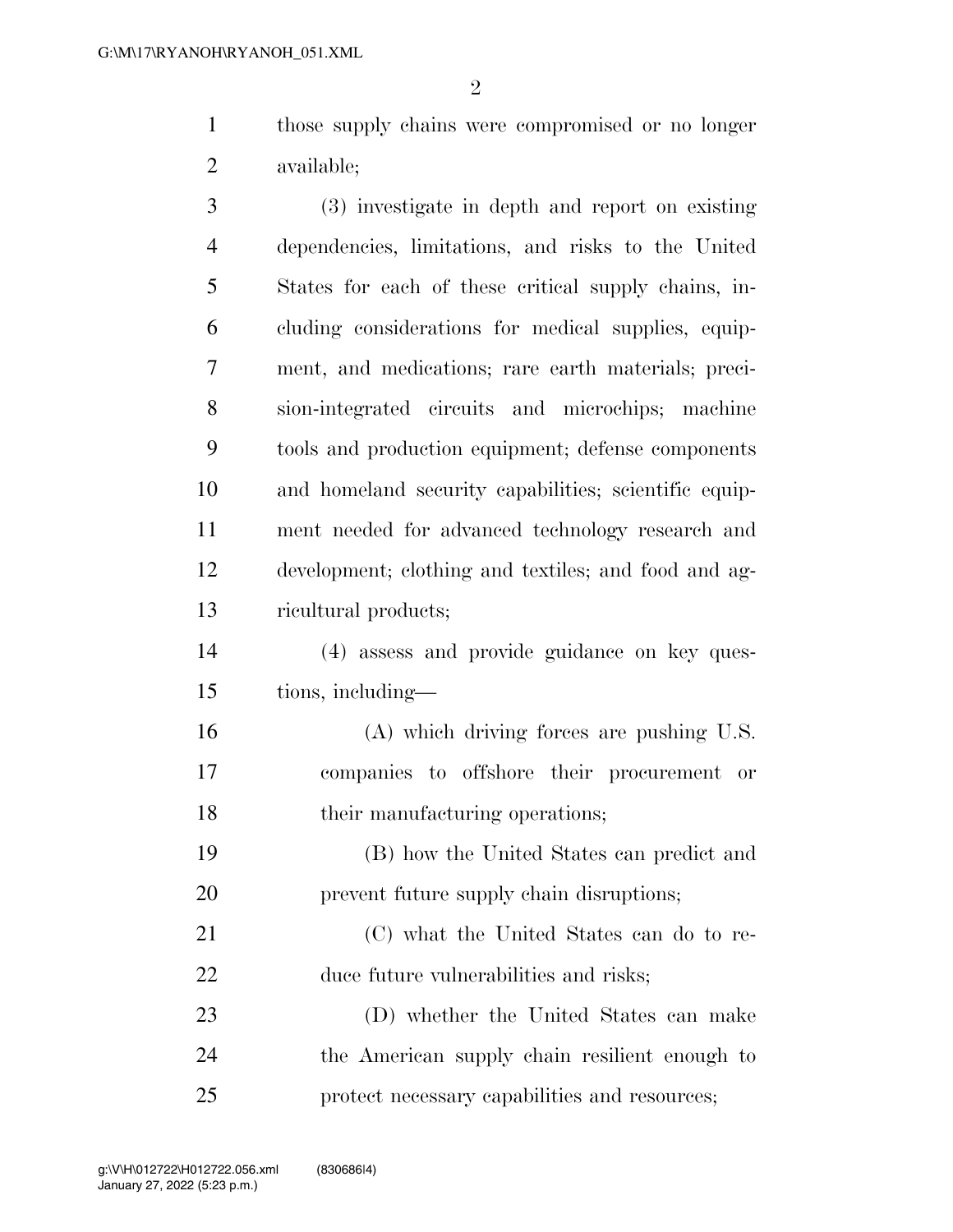| $\mathbf{1}$   | (E) which manufacturing activities should               |
|----------------|---------------------------------------------------------|
| $\overline{2}$ | be performed strictly within the United States          |
| 3              | to ensure economic and national security;               |
| $\overline{4}$ | (F) what actions should be taken by the                 |
| 5              | United States to increase domestic manufac-             |
| 6              | turing to meet critical supply chain needs and          |
| 7              | improve its terms of trade; and                         |
| 8              | (G) what would be the effects of a new na-              |
| 9              | tional manufacturing strategy on employment,            |
| 10             | growth, innovation, and national security; and          |
| 11             | (5) develop and propose specific recommenda-            |
| 12             | tions, submit a biannual comprehensive report (and      |
| 13             | intermediate updates as necessary to maintain time-     |
| 14             | ly and relevant information), and provide Congres-      |
| 15             | sional oversight to Congress to be used as a resource   |
| 16             | for legislative actions to mitigate the risks of future |
| 17             | American supply chain disruptions.                      |
| 18             | (c) MEMBERSHIP.                                         |
| 19             | (1) MEMBERS.—The Commission shall be com-               |
| 20             | posed of 12 members, of whom $\_\_$                     |
| 21             | (A) three members shall be appointed by                 |
| 22             | the Speaker of the House of Representatives, in         |
| 23             | consultation with the chairpersons of relevant          |
| 24             | committees, including the Committee on Ways             |

and Means, Committee on Energy and Com-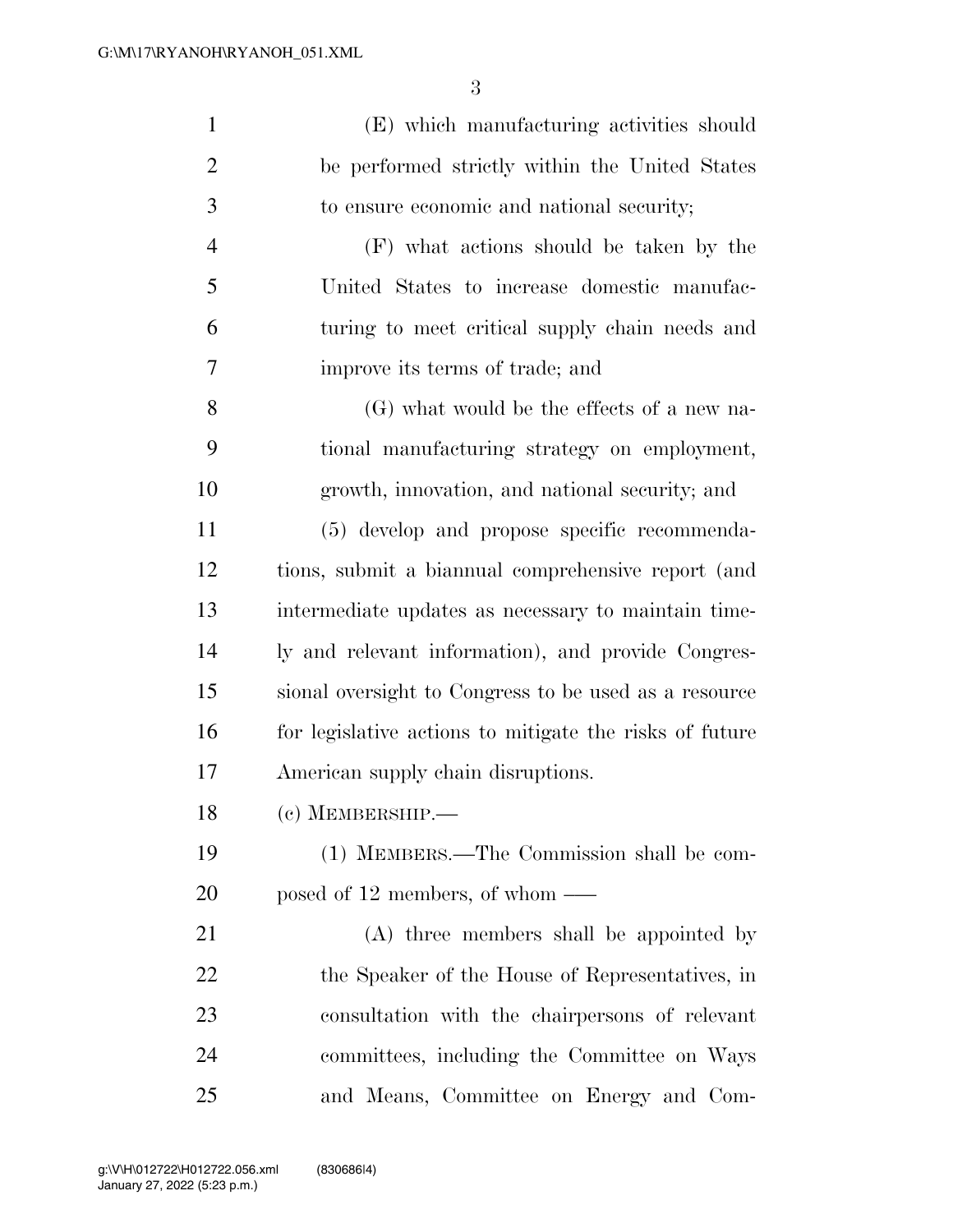merce, Committee on Science, Space, and Tech- nology, Committee on Transportation and In- frastructure, Committee on Armed Services, Committee on Natural Resources, Committee on Small Business, Committee on Homeland Security, and Committee on Agriculture of the House of Representatives;

 (B) three members shall be appointed by the minority leader of the House of Representa- tives, in consultation with the ranking minority Members of relevant committees, including the Committees described in subparagraph (A);

 (C) three members shall be appointed by the President pro tempore of the Senate upon the recommendation of the majority leader of the Senate, in consultation with the chair- persons of relevant committees, including the Committee on Finance, Committee on Com- merce, Science, and Technology, Committee on Armed Services, Committee on Energy and Natural Resources, Committee on Small Busi- ness and Entrepreneurship, Committee on Homeland Security and Governmental Affairs, Committee on Environment and Public Works,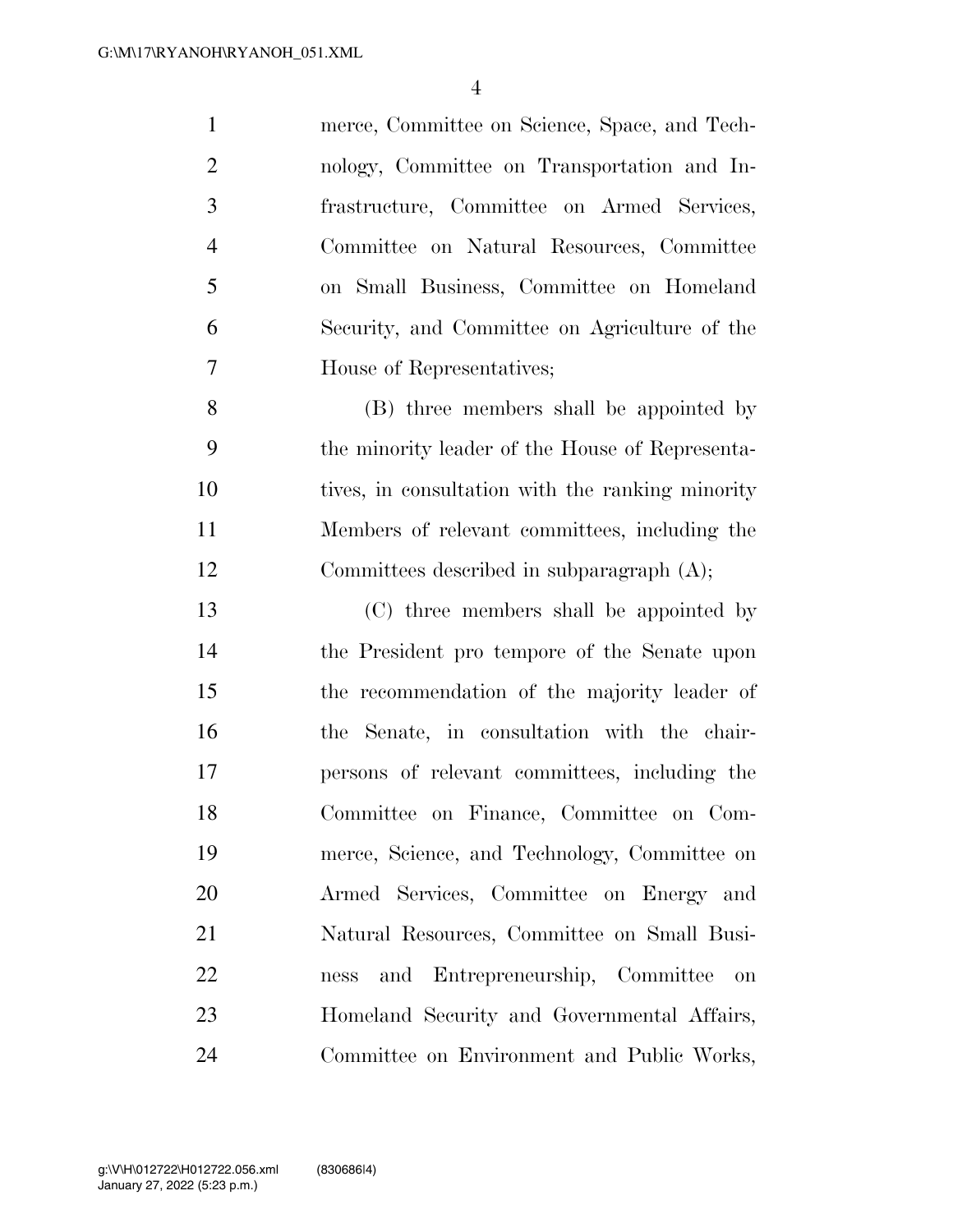|                | 5                                                |
|----------------|--------------------------------------------------|
| $\mathbf{1}$   | and Committee on Agriculture, Nutrition, and     |
| $\overline{2}$ | Forestry of the Senate; and                      |
| 3              | (D) three members shall be appointed by          |
| $\overline{4}$ | the President pro tempore of the Senate upon     |
| 5              | the recommendation of the minority leader of     |
| 6              | the Senate, in consultation with the ranking mi- |
| $\overline{7}$ | nority Members of relevant committees, includ-   |
| 8              | ing the Committees described in subparagraph     |
| 9              | (C).                                             |
| 10             | $(2)$ CHAIR; VICE CHAIR.—                        |
| 11             | (A) APPOINTMENT.—Not later than 30               |
| 12             | days after the initial meeting of the Commis-    |
| 13             | sion, the Commission shall elect a Chair and     |
| 14             | Vice Chair from among the Commission's mem-      |
| 15             | bers by a simple majority vote, and such Chair   |
|                |                                                  |

 and Vice Chair shall be members of the Com- mission who were appointed by appointing au- thorities from different political parties under paragraph (1).

20 (B) PRESENCE.—For purposes of appoint- ing the Chair, all 12 members must be present. If all 12 members are not present, appointment of the chair shall be delayed until the next meeting of the Commission at which all 12 members are present.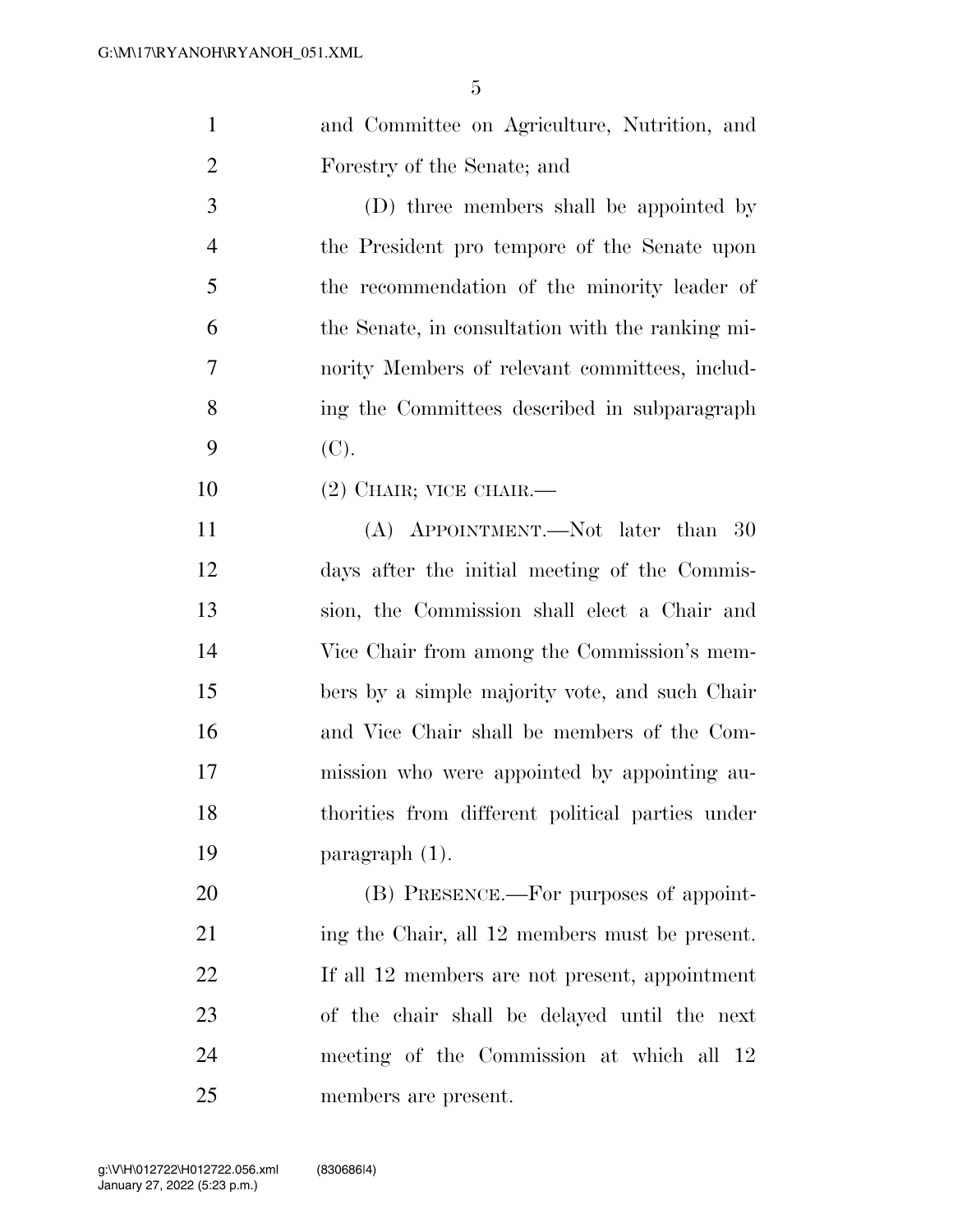| $\mathbf{1}$   | $(C)$ TIMING.—If a quorum is not present         |
|----------------|--------------------------------------------------|
| $\overline{2}$ | at that initial meeting, the Chair shall be ap-  |
| 3              | pointed at the first meeting after that at which |
| $\overline{4}$ | a quorum is present. If a Vice Chair is elected  |
| 5              | before the Chair and no Chair is elected, the    |
| 6              | Vice Chair shall serve as acting Chair until the |
| 7              | Chair is elected.                                |
| 8              | (D) NEW CHAIR AND VICE CHAIR EACH                |
| 9              | CONGRESS.—A new Chair and Vice Chair shall       |
| 10             | be elected with respect to each Congress. Any    |
| 11             | member that was a Chair or Vice Chair in a       |
| 12             | Congress may not be elected to be a Chair or     |
| 13             | Vice Chair in a subsequent Congress.             |
| 14             | (3) QUALIFICATIONS.—                             |
| 15             | $(A)$ AREAS OF EXPERTISE.—                       |
| 16             | (i) IN GENERAL.—Each individual ap-              |
| 17             | pointed to the Commission shall have sub-        |
| 18             | stantial expertise in one or more of the fol-    |
| 19             | lowing areas:                                    |
| 20             | (I) Supply chain expertise, in-                  |
| 21             | cluding the following:                           |
| 22             | (aa) Advanced manufac-                           |
| 23             | turing, with a focus on distrib-                 |
| 24             | uted operations and supply chain                 |
| 25             | management.                                      |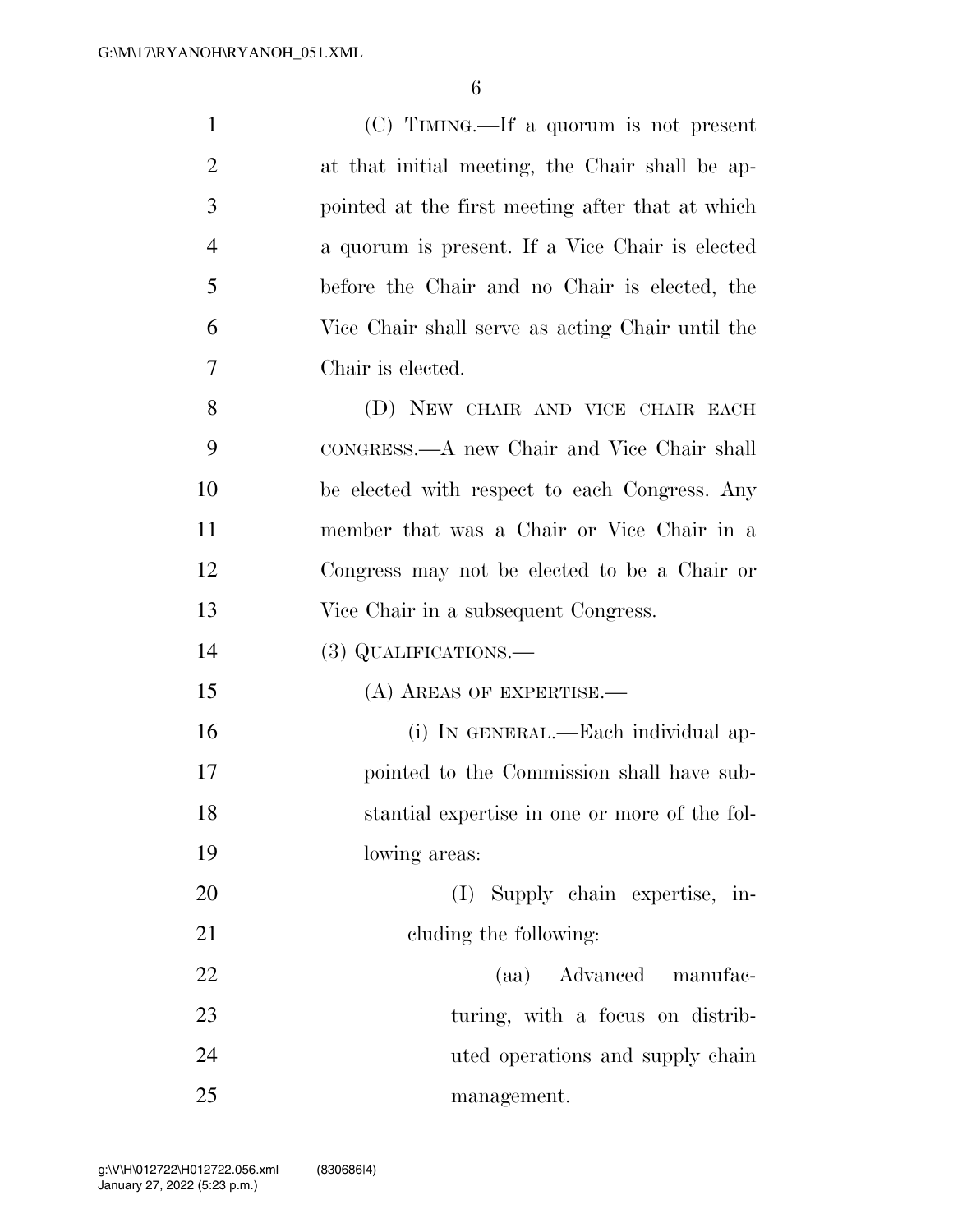| $\mathbf{1}$   | (bb) Economics of U.S.                     |
|----------------|--------------------------------------------|
| $\overline{2}$ | manufacturing.                             |
| 3              | (cc) Supply chain logistics.               |
| $\overline{4}$ | (dd) Supplier certification                |
| 5              | and quality assurance processes.           |
| 6              | (ee) Raw materials sourcing                |
| 7              | and distribution.                          |
| 8              | (ff) Metrics used by Original              |
| 9              | Equipment Manufacturer<br>pur-             |
| 10             | chasing managers and chief fi-             |
| 11             | nancial officers to make<br>pur-           |
| 12             | chasing decisions.                         |
| 13             | (II) Critical domain expertise, in-        |
| 14             | cluding the following:                     |
| 15             | (aa) Health care, medical                  |
| 16             | device, and pharmaceutical man-            |
| 17             | ufacturing.                                |
| 18             | (bb) Mining, supply, and                   |
| 19             | usage of rare earth materials.             |
| 20             | (cc) Precision-integrated cir-             |
| 21             | cuits, microchips, and semicon-            |
| 22             | ductor manufacturing.                      |
| 23             | $\left( dd\right)$<br>Defense<br>component |
| 24             | manufacturing and homeland se-             |
| 25             | curity products.                           |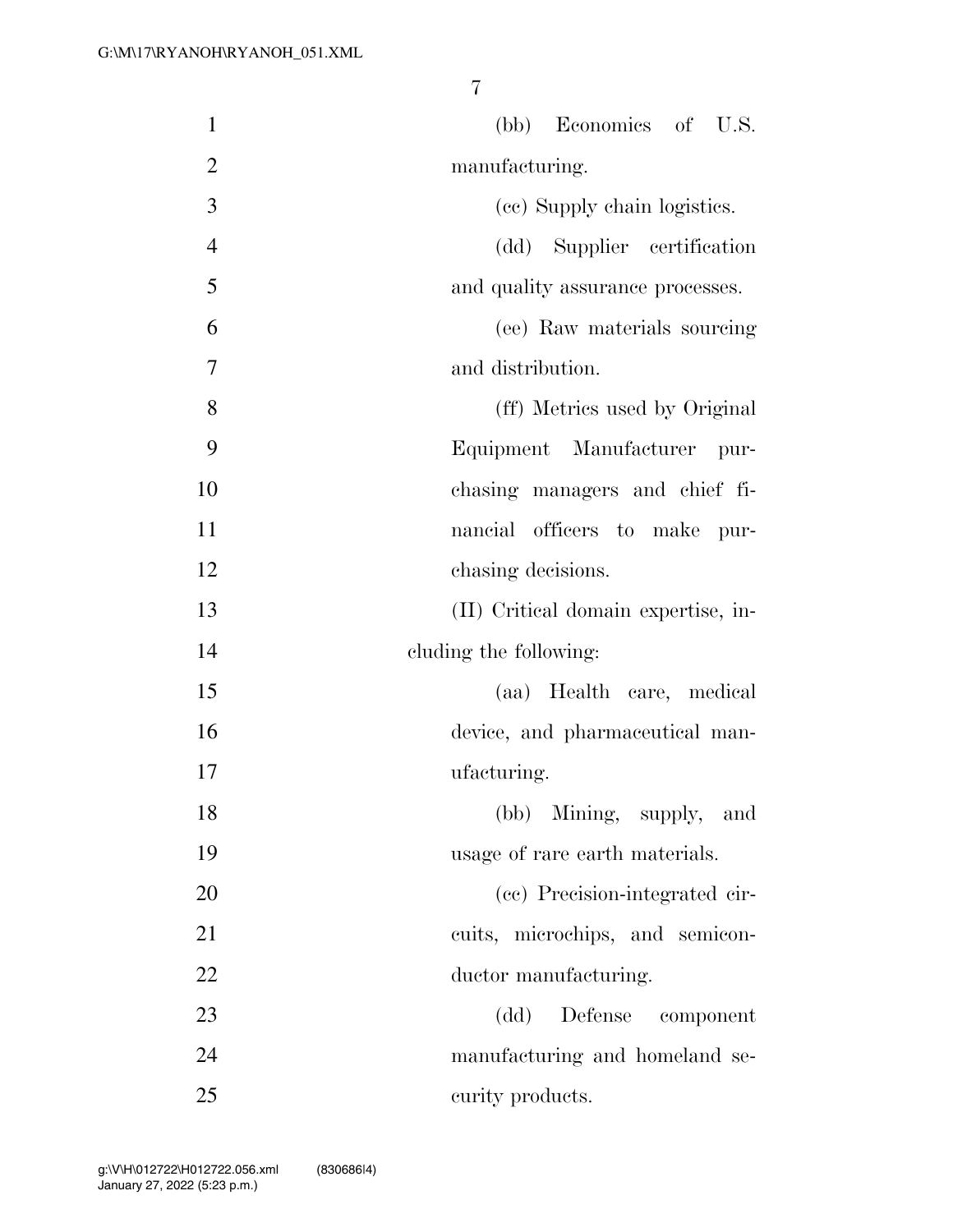| $\mathbf{1}$   | (ee) Advanced machine tools                   |
|----------------|-----------------------------------------------|
| $\overline{2}$ | and production equipment.                     |
| 3              | (ff) Scientific equipment for                 |
| $\overline{4}$ | high-precision research and devel-            |
| 5              | opment.                                       |
| 6              | (gg) Clothing and textiles                    |
| 7              | manufacturing.                                |
| 8              | (hh) Food production and                      |
| 9              | agricultural products manufac-                |
| 10             | turing.                                       |
| 11             | (III) Industrial policy expertise,            |
| 12             | including knowledge of industrial or-         |
| 13             | ganization, development economics,            |
| 14             | and policy tools that have been used          |
| 15             | by the United States and other devel-         |
| 16             | oping or industrial economies in the          |
| 17             | world.                                        |
| 18             | (ii) COMPOSITION.—The composition             |
| 19             | of the members of the Commission shall        |
| 20             | ensure the Commission has substantial ex-     |
| 21             | pertise in all areas described in clause (i). |
| 22             | (B) NONGOVERNMENT APPOINTEES.—An              |
| 23             | individual appointed to the Commission may    |
| 24             | not be an officer or employee of the Federal  |
| 25             | Government.                                   |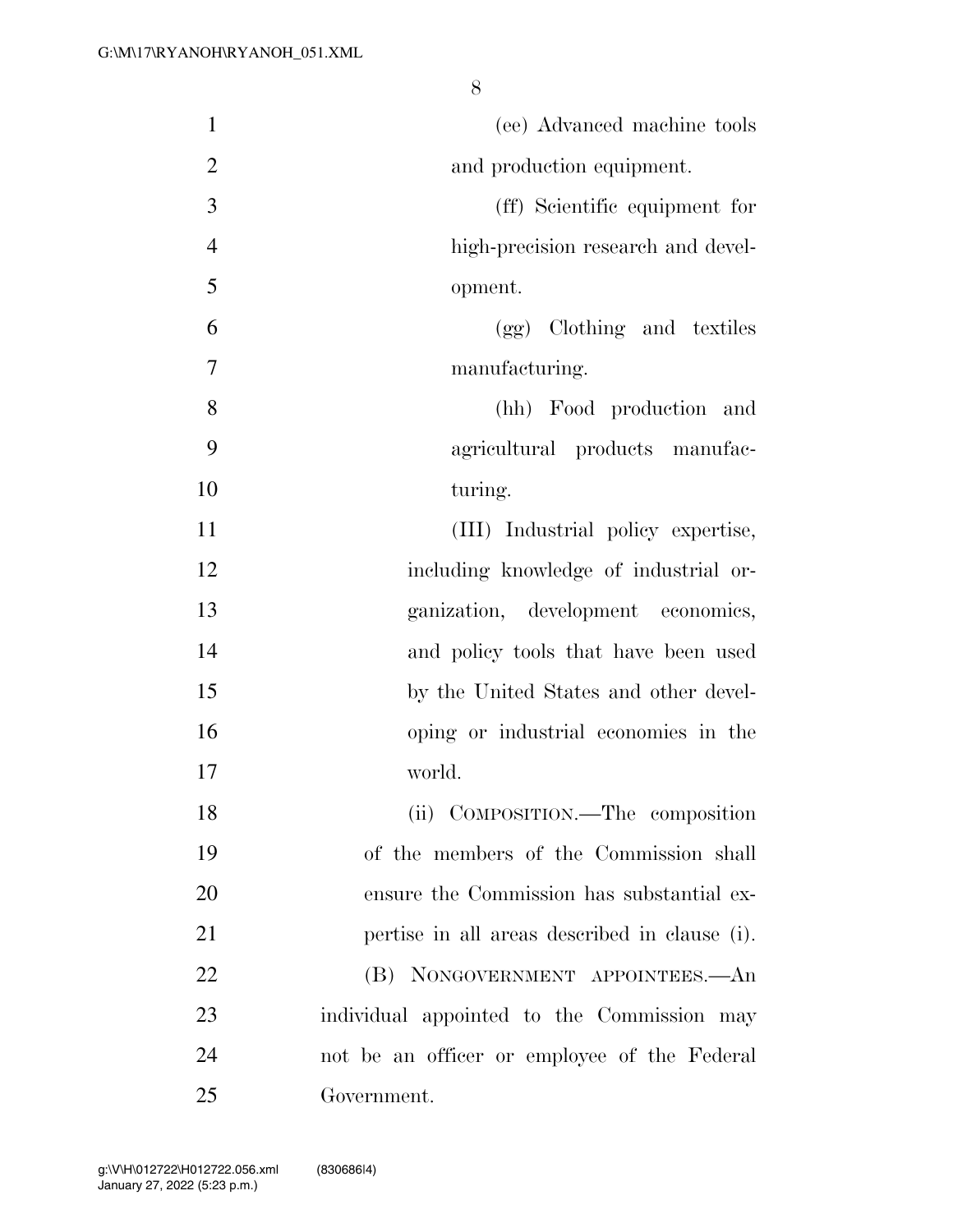| $\mathbf{1}$   | (4) APPOINTMENT REQUIREMENTS.                    |
|----------------|--------------------------------------------------|
| $\overline{2}$ | (A) INITIAL APPOINTMENTS.—Members of             |
| 3              | the Commission shall be appointed not later      |
| $\overline{4}$ | than 45 days after the date of the enactment of  |
| 5              | this Act.                                        |
| 6              | (B) TERM OF APPOINTMENTS.—The term               |
| 7              | of each member of the Commission shall expire    |
| 8              | on December 31 of the second session of the      |
| 9              | Congress in which the member is appointed to     |
| 10             | the Commission.                                  |
| 11             | (C) APPOINTMENTS WITH<br>$_{\rm EACH}$<br>CON-   |
| 12             | GRESS.—Appointments to the Commission            |
| 13             | made after the initial appointments to the Com-  |
| 14             | mission under subparagraph (A) shall be made     |
| 15             | not later than 30 days after the date on which   |
| 16             | each Congress convenes.                          |
| 17             | RENEWAL OF APPOINTMENTS.—A<br>(D)                |
| 18             | member of the Commission may be reappointed      |
| 19             | for additional terms of service upon mutual      |
| 20             | agreement between such member and the ap-        |
| 21             | pointing authority that appointed such member    |
| 22             | to the Commission.                               |
| 23             | (E) VACANCIES.—A vacancy in the Com-             |
| 24             | mission shall not affect the powers of the Com-  |
| 25             | mission and shall be filled by the same appoint- |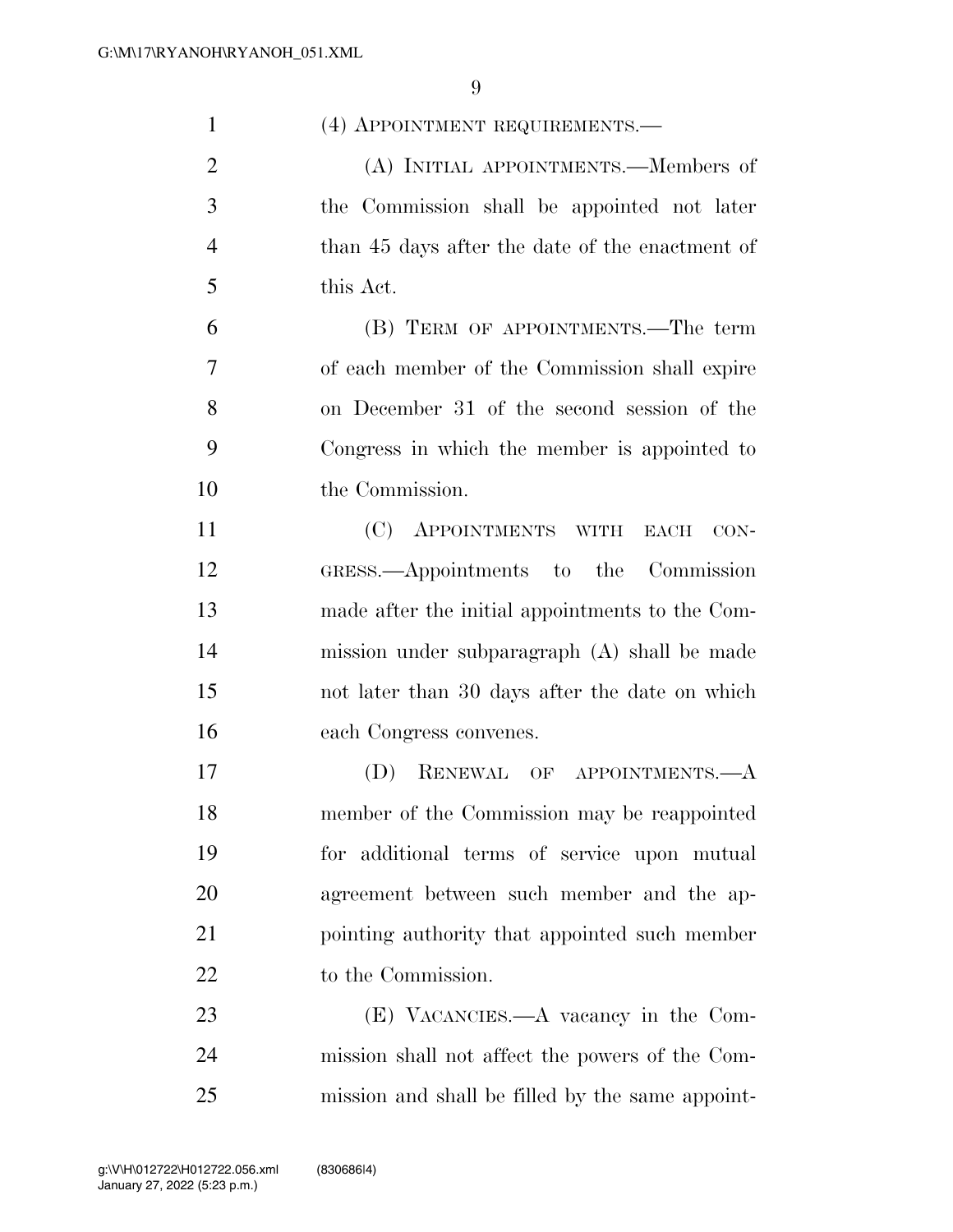| $\mathbf{1}$   | ing authority that made the original appoint-     |
|----------------|---------------------------------------------------|
| $\overline{2}$ | ment. Any member appointed to fill a vacancy      |
| 3              | occurring before the expiration of the term for   |
| $\overline{4}$ | which the member's predecessor was appointed      |
| 5              | shall be appointed only for the remainder of      |
| 6              | that term. A member may serve after the expi-     |
| 7              | ration of that member's term until a successor    |
| 8              | has taken office. A vacancy in the Commission     |
| 9              | shall be filled in the manner in which the origi- |
| 10             | nal appointment was made by not later than 30     |
| 11             | days after the date such vacancy occurs.          |
| 12             | (F) REMOVAL.—A member of the Commis-              |
| 13             | sion may be removed from the Commission at        |
| 14             | any time by the appointing authority that ap-     |
| 15             | pointed such member to the Commission should      |
| 16             | the member fail to meet Commission respon-        |
| 17             | sibilities.                                       |

18 (5) COMPENSATION; TRAVEL EXPENSES.—Each member of the Commission may be compensated at a rate not to exceed the daily equivalent of the an- nual rate of basic pay in effect for a position at level IV of the Executive Schedule under section 5315 of title 5, United States Code, for each day during which the member is engaged in the actual perform-ance of the duties of the Commission. Travel ex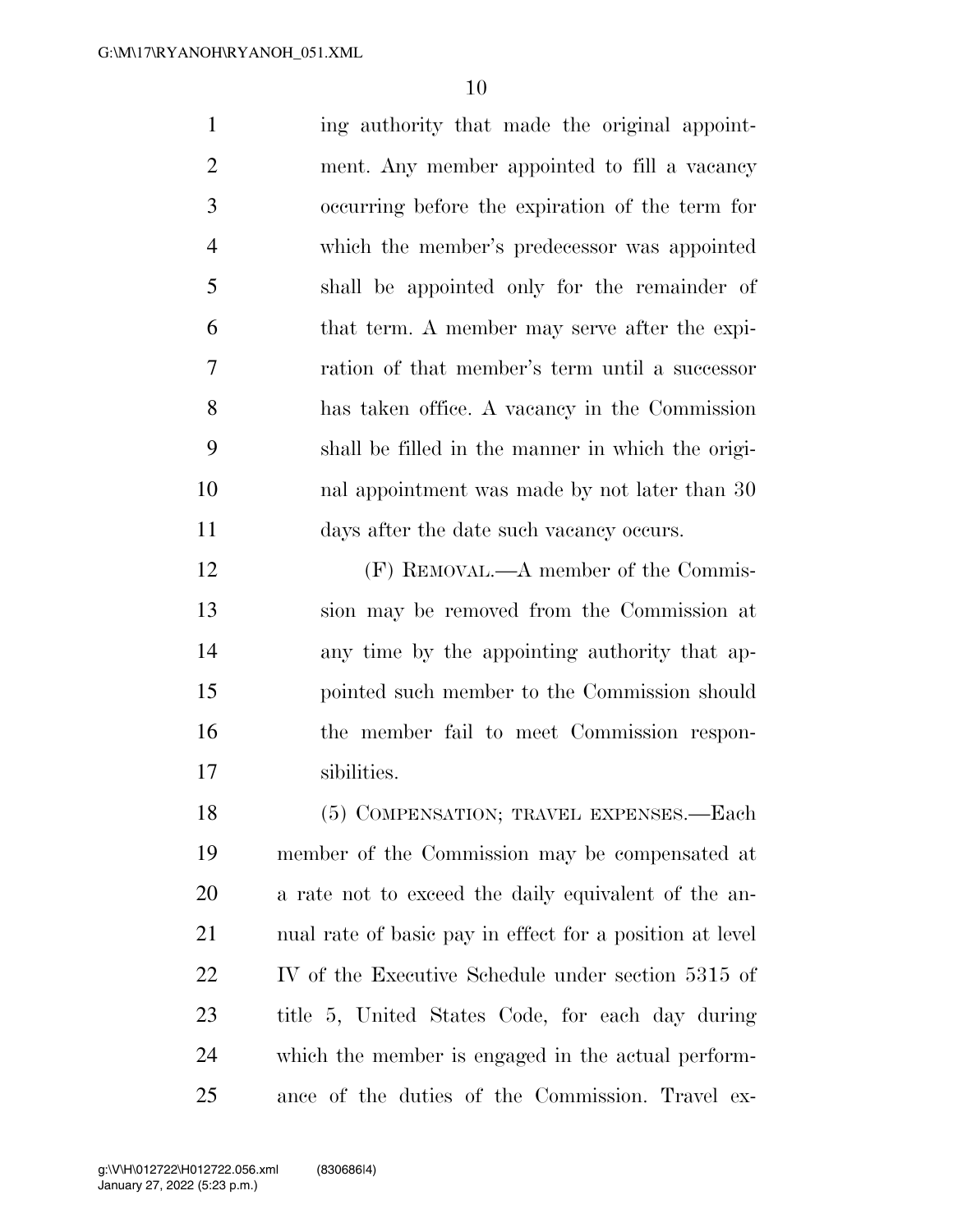penses of members of the Commission shall be al- lowed at rates authorized for employees of agencies under subchapter I of chapter 57 of title 5, United States Code, except that foreign travel for official purposes by members of the Commission is not au-thorized.

(d) MEETING REQUIREMENTS.—

 (1) INITIAL MEETING.—The Commission shall convene for an initial meeting not later than 45 days after the initial members of the Commission are all appointed. An initial meeting may be convened so long as at least 10 members are present.

 (2) SUBSEQUENT MEETINGS.—After the initial meeting under paragraph (1), the Commission shall meet upon the call of the Chair or as determined by a majority of Commission members.

 (3) EXPECTATIONS FOR ATTENDANCE BY MEM- BERS.—Members are expected to attend all Commis- sion meetings. In the case of an absence, members are expected to report to the Chair prior to the meeting and allowance may be made for an absent member to participate remotely. Members will still be responsible for fulfilling prior commitments, re- gardless of attendance status. If a member is absent from multiple meetings, the member may be re-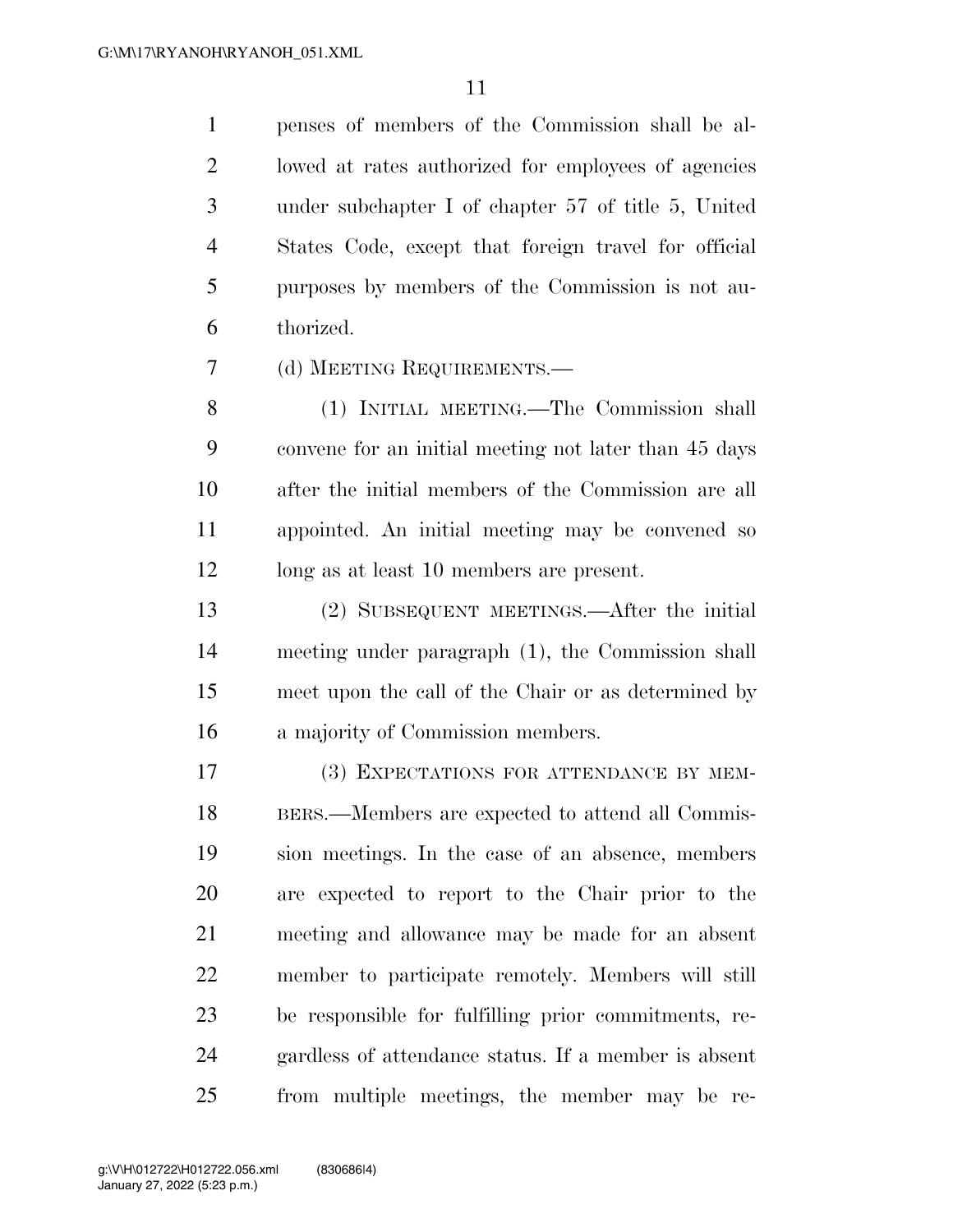viewed by the Chair and appointing authority that appointed such member to the Commission and fur- ther action will be considered, including removal and replacement on the Commission.

 (4) QUORUM.—A majority of the members of the Commission shall constitute a quorum.

 (5) VOTING.—Each member of the Commission shall be entitled to one vote, which shall be equal to the vote of every other member of the Commission.

 (6) MEETING NOTES.—Meetings notes shall be made available to the congressional committees of jurisdiction.

 (e) SUBCOMMITTEES AND WORKING GROUPS.—The Commission may choose, at the discretion of the Chair and Vice Chair, to establish subcommittees and working groups for any purpose consistent with the duties of the Commission. Any findings, conclusions, or recommenda- tions made by a subcommittee or working group shall be considered by the full Commission, which shall be respon- sible for determining any final findings, conclusions, and recommendations. Each such subcommittee or working group shall operate only for the Congressional Session with respect to which such subcommittee or group was es-tablished.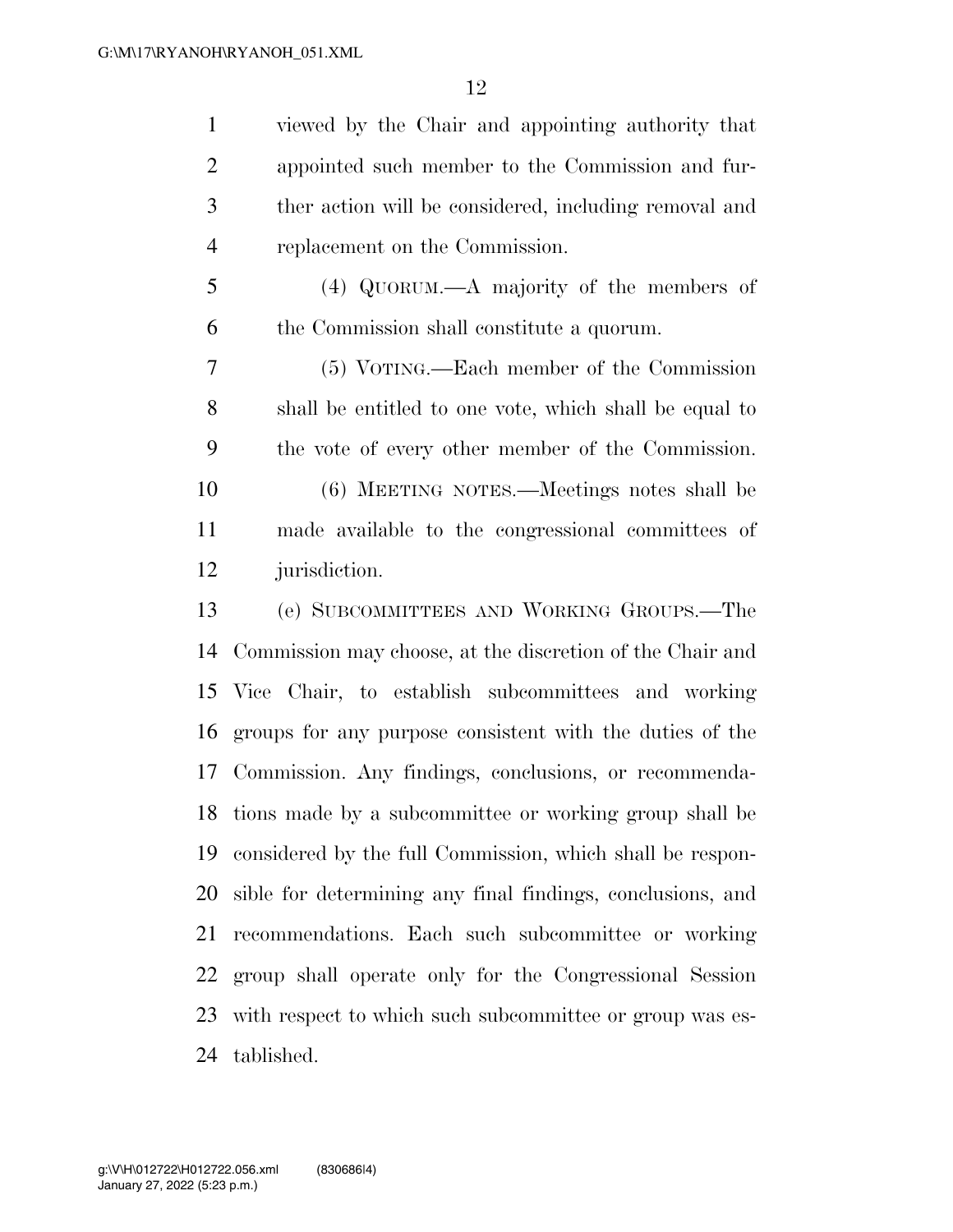(f) ADMINISTRATION AND POWERS OF COMMIS-SION.—

- (1) HEARINGS.—The Commission may, for the purpose of carrying out this Act—
- (A) hold such hearings, sit and act at such times and places, take such testimony, receive such evidence, and administer such oaths as the Commission considers appropriate; and
- (B) subject to paragraph (2), require the attendance and testimony of witnesses and the production of books, records, correspondence, memoranda, papers, and documents.
- (2) OBTAINING OFFICIAL DATA.—

 (A) IN GENERAL.—The Commission may secure directly from any executive department, bureau, agency, board, commission, office, inde- pendent establishment, or other instrumentality of the Federal Government or a State, local, Tribal, or territorial government any informa- tion, suggestions, estimates, and statistics to enable the Commission to carry out this Act. Each such department, bureau, agency, board, commission, office, independent establishment, or instrumentality shall, to the extent author-ized by law, furnish such information, sugges-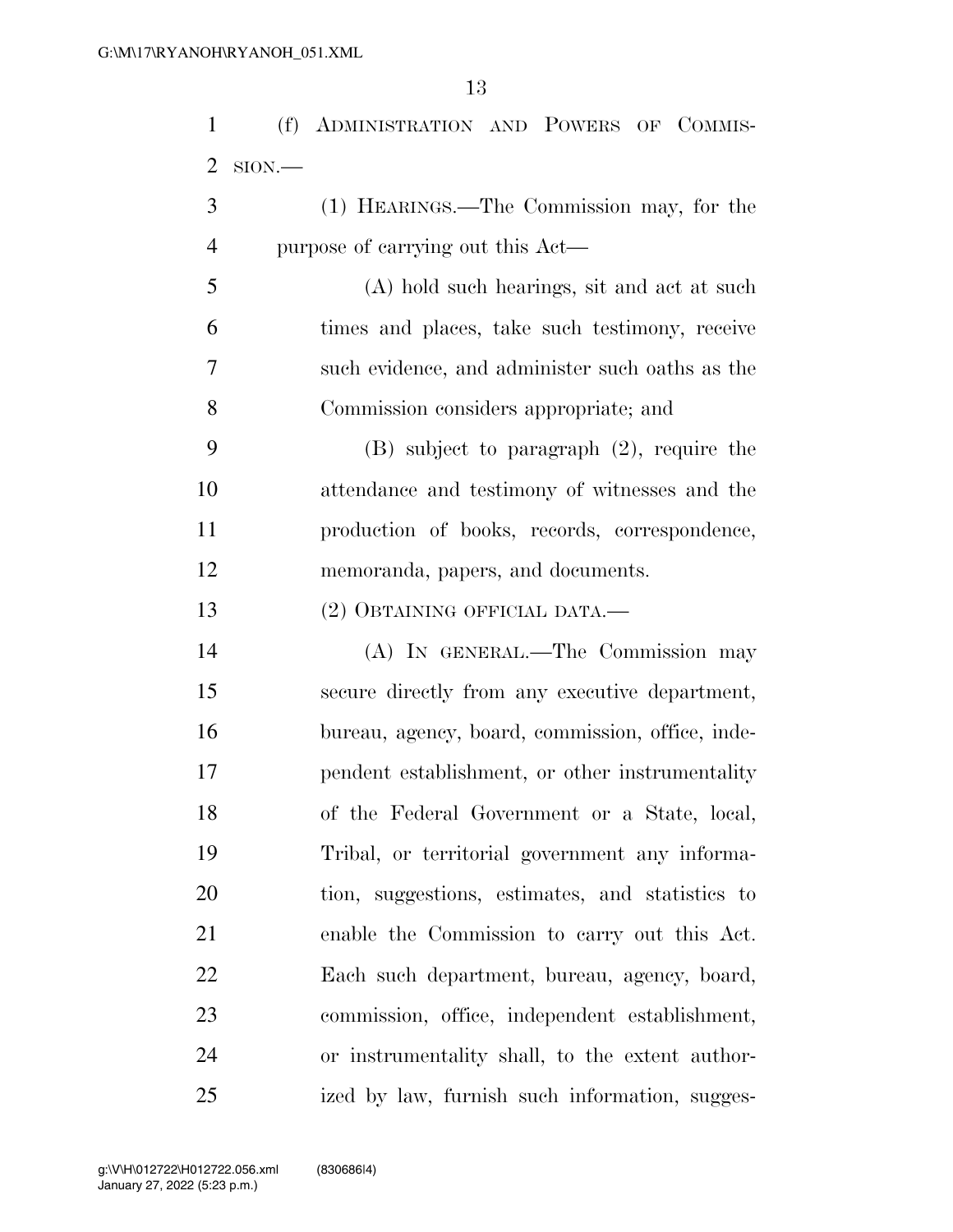| $\mathbf{1}$   | tions, estimates, and statistics directly to the |
|----------------|--------------------------------------------------|
| $\overline{2}$ | Commission, upon request of the Chair of the     |
| 3              | Commission and the Vice Chair of the Commis-     |
| $\overline{4}$ | sion or any member designated by a majority of   |
| 5              | the Commission.                                  |
| 6              | (B) RECEIPT, HANDLING, STORAGE, AND              |
| 7              | DISSEMINATION.—Any information, sugges-          |
| 8              | tions, estimates, and statistics submitted under |
| 9              | subparagraph (A) shall only be received, han-    |
| 10             | dled, stored, and disseminated by members of     |
| 11             | the Commission and its staff, consistent with    |
| 12             | applicable Federal law.                          |
| 13             | (3) PUBLIC HEARINGS AND MEETINGS.—               |
| 14             | (A) IN GENERAL.—The Commission shall             |
| 15             | hold public hearings and meetings as deter-      |
| 16             | mined appropriate by the Commission.             |
| 17             | (B) PROTECTION OF CERTAIN INFORMA-               |
| 18             | TION.—Any public hearings and meetings of the    |
| 19             | Commission shall be conducted in a manner        |
| 20             | consistent with applicable Federal law regard-   |
| 21             | ing the protection of data submitted to the      |
| 22             | Commission under paragraph (3).                  |
| 23             | $(4)$ PERSONNEL.—                                |
| 24             | $(A)$ STAFF.—                                    |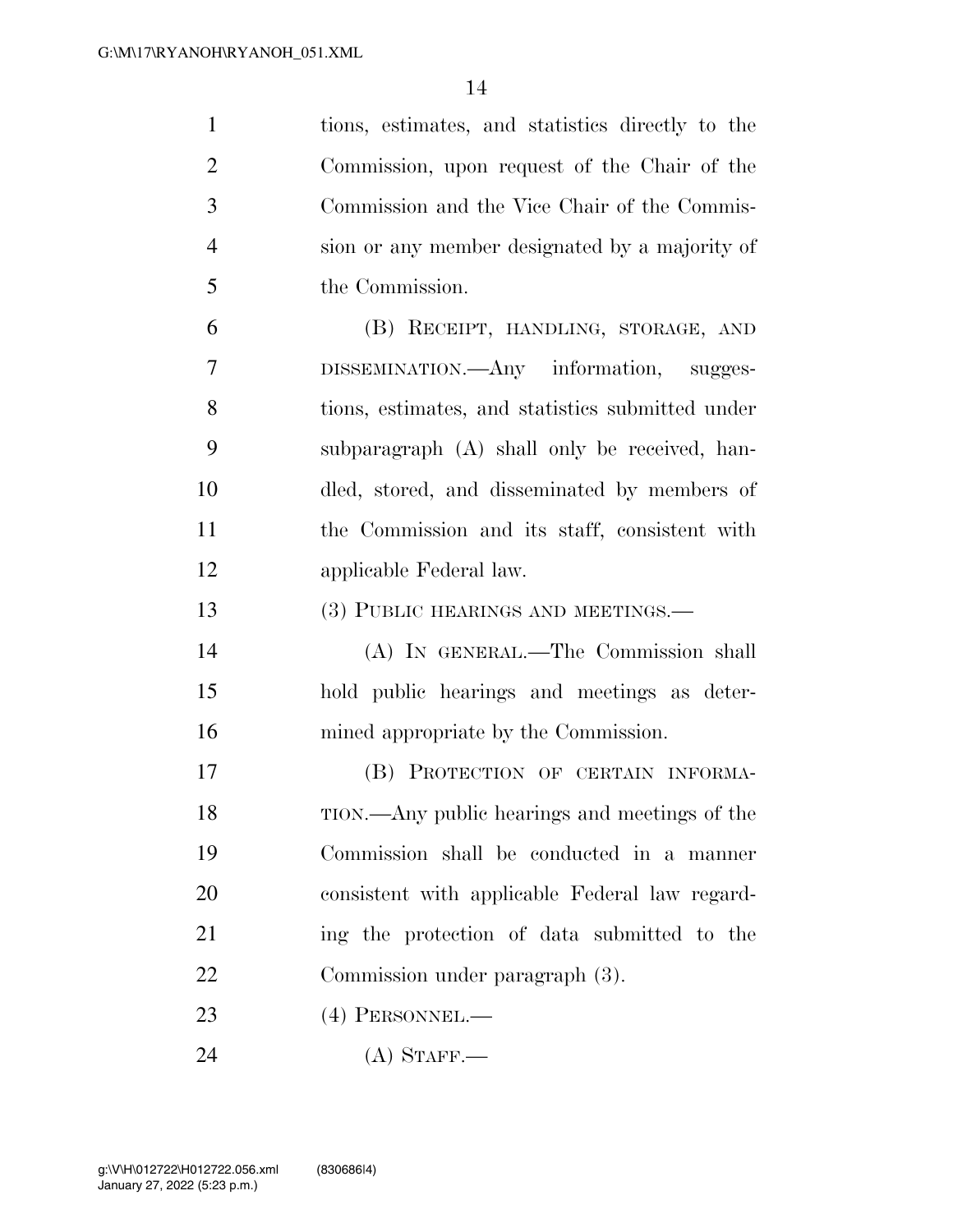| 1<br>(i)<br>APPOINTMENT; COMPENSATION;                    |
|-----------------------------------------------------------|
| $\overline{2}$<br>TRAVEL EXPENSES.—The Chair of the       |
| 3<br>Commission, in consultation with Vice                |
| $\overline{4}$<br>Chair of the Commission, and in accord- |
| 5<br>ance with rules agreed upon by the Com-              |
| 6<br>mission, may appoint and fix the com-                |
| $\overline{7}$<br>pensation of an executive director and  |
| 8<br>other additional technical and administra-           |
| 9<br>tive personnel as may be necessary to en-            |
| 10<br>able the Commission to carry out its du-            |
| 11<br>ties, without regard to the provisions of           |
| 12<br>title 5, United States Code, governing ap-          |
| 13<br>pointments in the competitive service, and          |
| 14<br>without regard to the provisions of chapter         |
| 15<br>51 and subchapter III of chapter 53 of              |
| 16<br>such title relating to classification and           |
| 17<br>General Schedule pay rates, except that no          |
| 18<br>rate of pay fixed under this clause may ex-         |
| 19<br>ceed the equivalent of that payable for a           |
| 20<br>position at level V of the Executive Sched-         |
| 21<br>ule under section 5316 of title 5, United           |
| 22<br>States Code. Travel expenses of the execu-          |
| 23<br>tive director and other additional technical        |
| 24<br>and administrative personnel of the Com-            |
| 25<br>mission shall be allowed at rates author-           |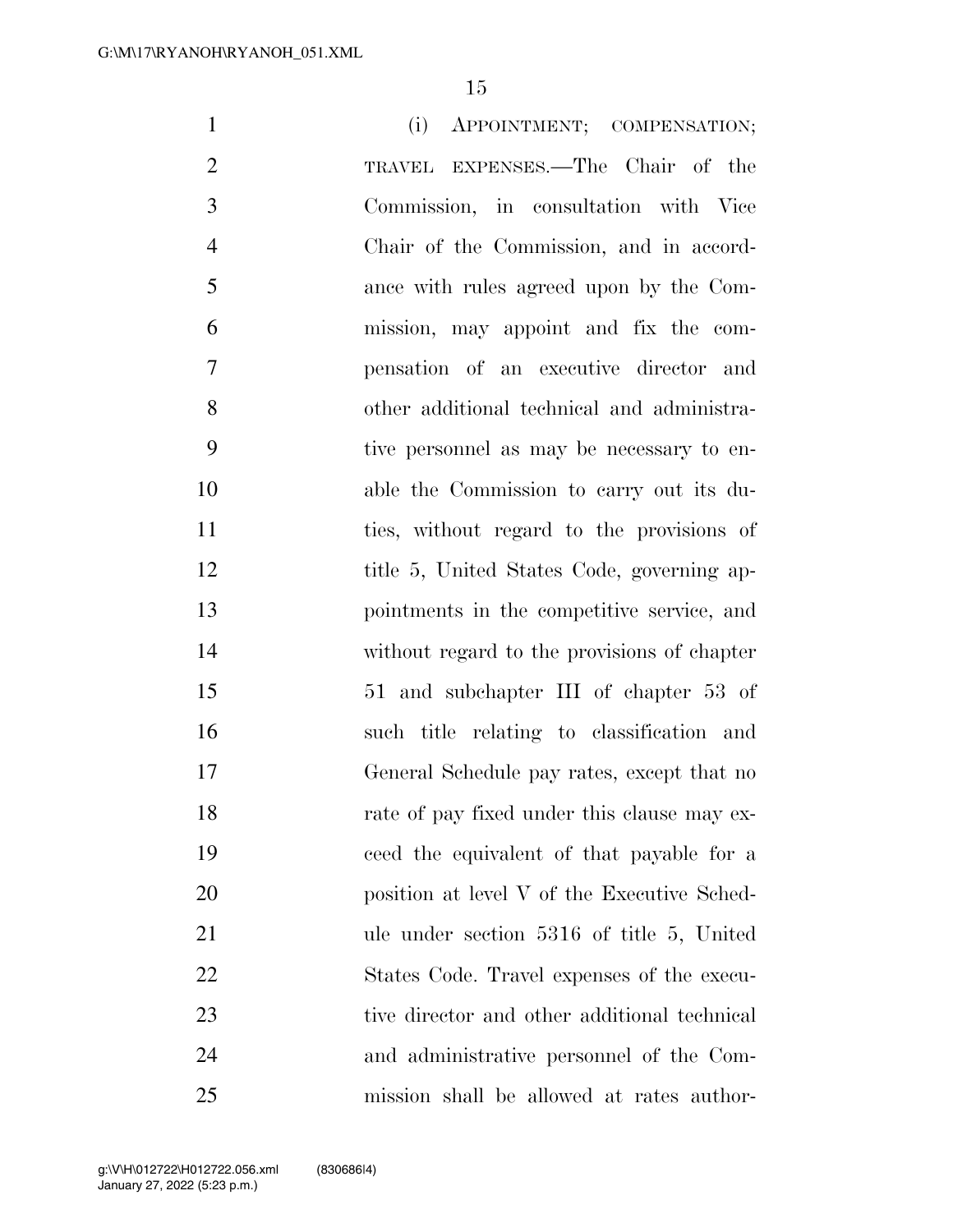| $\mathbf{1}$   | ized for employees of agencies under sub-    |
|----------------|----------------------------------------------|
| $\overline{2}$ | chapter I of chapter $57$ of title 5, United |
| 3              | States Code, except that foreign travel for  |
| $\overline{4}$ | official purposes by such director and per-  |
| 5              | sonnel of the Commission is not author-      |
| 6              | ized.                                        |
| $\overline{7}$ | TECHNICAL STAFF EXPERTISE<br>(ii)            |
| 8              | REQUIREMENT.—Technical staff of the          |
| 9              | Commission shall be individuals with sub-    |
| 10             | stantial expertise in one or more of the     |
| 11             | areas described in subsection $(e)(2)$ . The |
| 12             | expertise of such technical staff shall aug- |
| 13             | ment the ability of the Commission to have   |
| 14             | substantial expertise in all areas so de-    |
| 15             | scribed.                                     |
| 16             | (iii) PERSONNEL AS FEDERAL EM-               |
| 17             | PLOYEES.                                     |
| 18             | (I) IN GENERAL.—The executive                |
| 19             | director and any other personnel of          |
| 20             | the Commission shall be treated as           |
| 21             | employees under section 2105 of title        |
| 22             | 5, United States Code, for purposes of       |
| 23             | chapters 63, 81, 83, 84, 85, 87, 89,         |
| 24             | and 90 of such title.                        |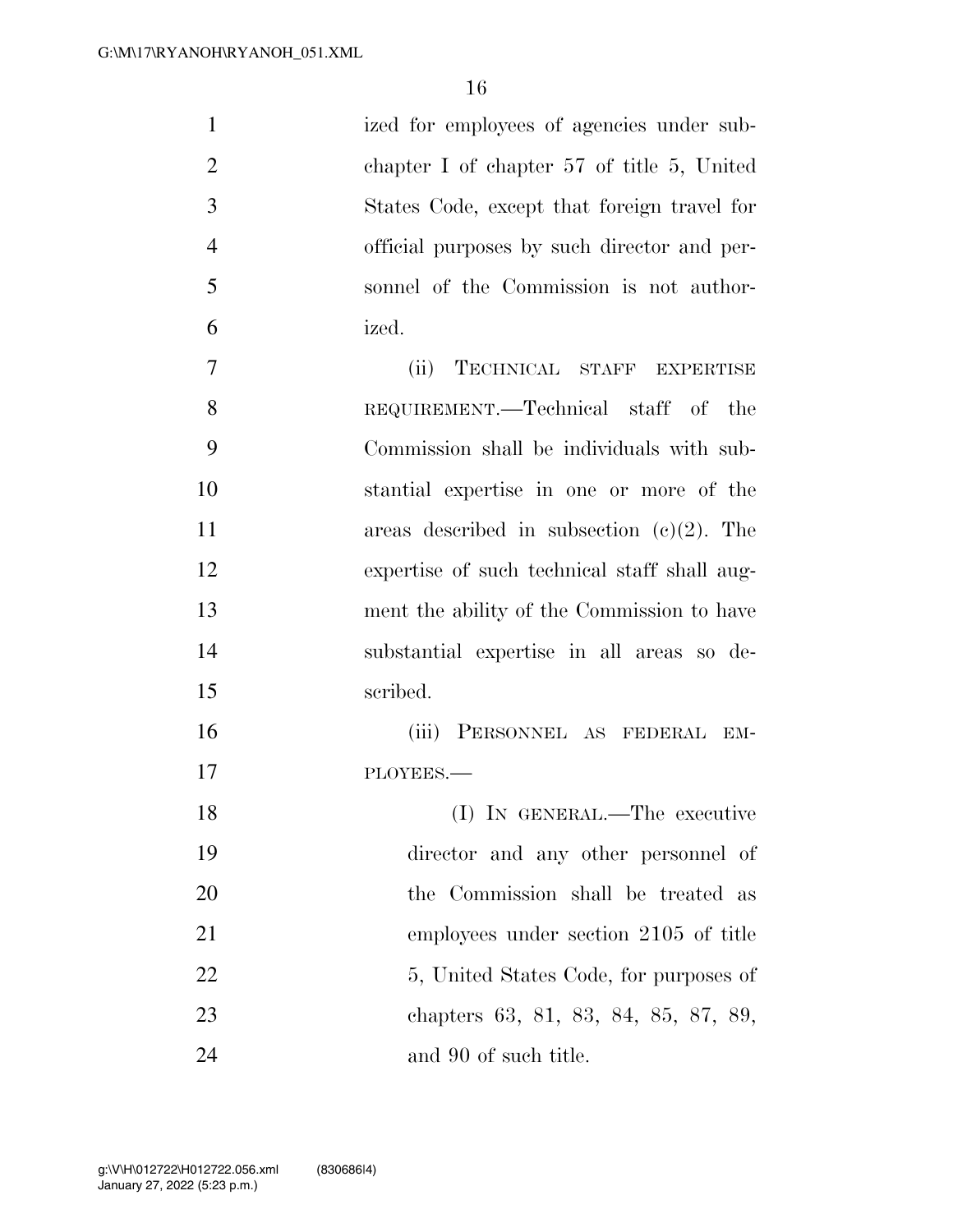1 (II) MEMBERS OF COMMIS-2 SION.—Subclause (I) shall not be con- strued to apply to members of the Commission.

 (iv) DETAILEES.—Any Federal Gov- ernment employee may be detailed to the Commission without reimbursement from the Commission, and such detailee shall re- tain the rights, status, and privileges of his or her regular employment without inter-ruption.

 (v) EXPERTS AND CONSULTANTS.— The Commission may procure temporary and intermittent services of experts and consultants in accordance with section 3109 of title 5, United States Code, but at 17 a rate not to exceed the daily equivalent of the annual rate of basic pay in effect for a position at level IV of the Executive Schedule under section 5315 of title 5, United States Code.

22 (B) ASSISTANCE FROM FEDERAL AGEN-CIES.—

 (i) GENERAL SERVICES ADMINISTRA-TION.—The Administrator of General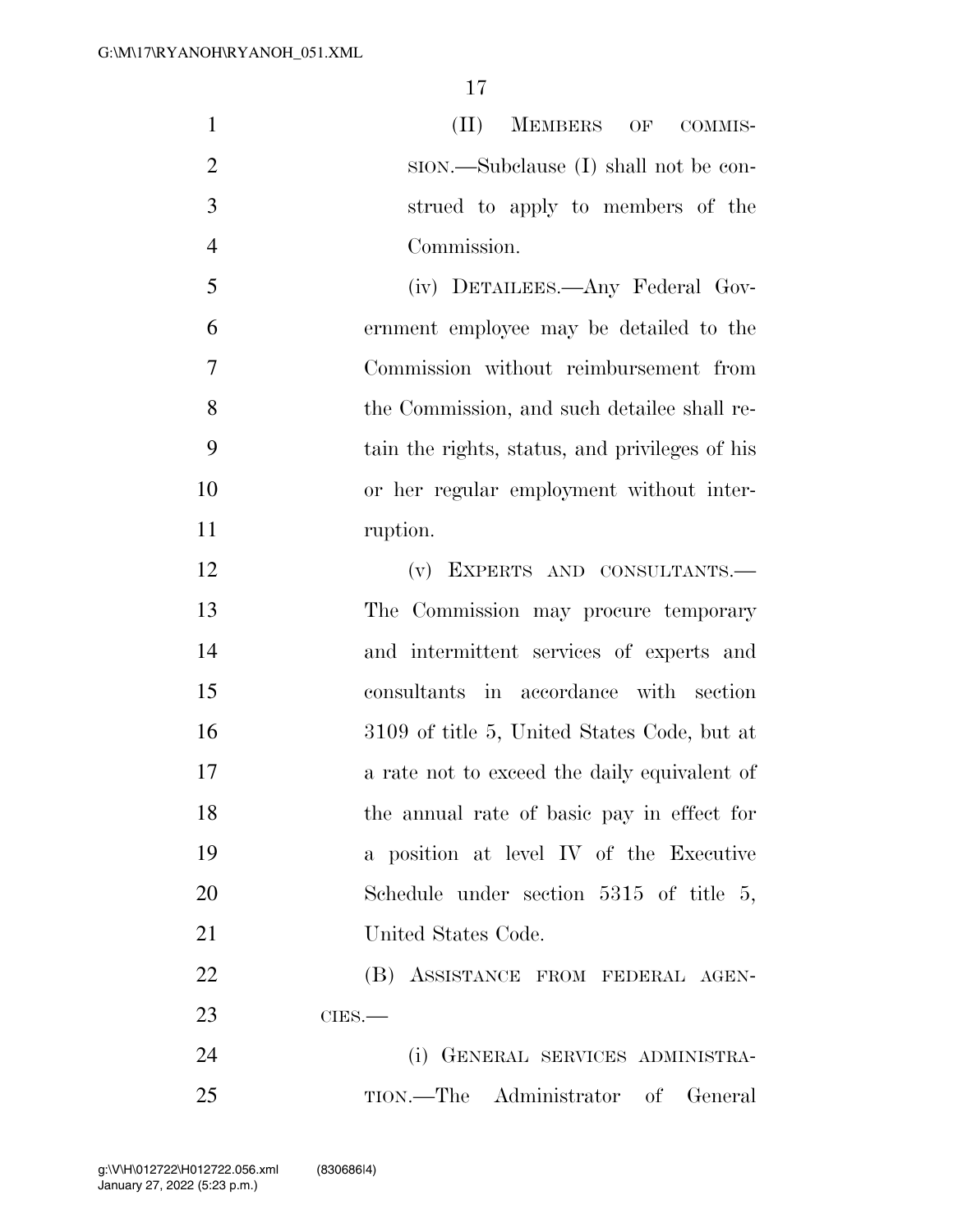| 1              | Services shall provide to the Commission,      |
|----------------|------------------------------------------------|
| $\overline{2}$ | on a reimbursable basis, administrative        |
| 3              | support and other services necessary to        |
| $\overline{4}$ | carry out the duties of the Commission.        |
| 5              | (ii) OTHER DEPARTMENTS AND AGEN-               |
| 6              | CIES.—In addition to the assistance de-        |
| $\overline{7}$ | scribed in subparagraph $(A)$ , departments    |
| 8              | and agencies of the Federal Government         |
| 9              | may provide to the Commission such serv-       |
| 10             | ices, funds, facilities, and staff as such de- |
| 11             | partments and agencies determine appro-        |
| 12             | priate and as authorized by Federal law.       |

 (g) SECURITY CLEARANCES.—The members and staff of the Commission shall obtain, if necessary to carry out the functions of the Commission, appropriate security clearances for access to any classified briefing, records, and materials to be reviewed by such members or staff. The appropriate Federal agencies or departments shall co- operate with the Commission in expeditiously providing to the members and staff of the Commission security clear- ances pursuant to existing procedures and requirements, except that no person may be provided with access to clas- sified information under this Act without the appropriate security clearance.

(h) REPORTS.—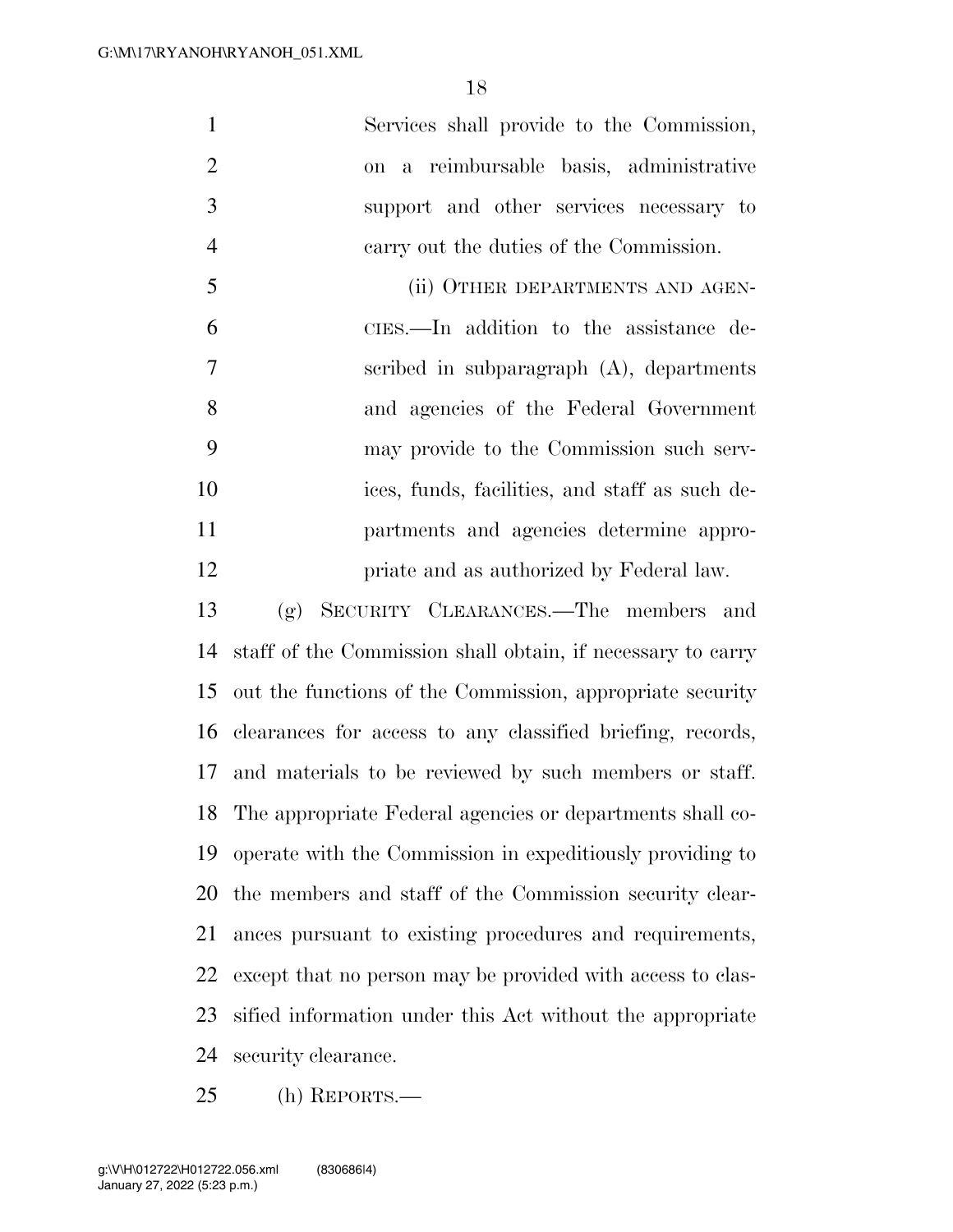(1) REPORTS.—Not later than December 1 of each year that the Commission remains active and in operation, the Commission shall submit to the majority and minority leaders of the House of Rep- resentatives and Senate a comprehensive report on the findings, conclusions, and recommendations of the Commission with respect to such year and in- cluding an executive summary of the Commission's purposes and activities and any relevant references and materials with respect to such year. Notwith- standing the previous sentence, the Commission shall not be required to submit a report under this paragraph with respect to the first year in which such Commission is active and in operation if the Commission is so active and in operation for fewer 16 than six months of such first year.

 (2) CLASSIFIED INFORMATION.—In the case that a report submitted under this subsection in- cludes classified information, the Commission shall also submit to the majority and minority leaders of the House of Representatives and Senate a redacted version of such report with such classified informa-tion included as a classified annex to such report.

 (3) PUBLIC AVAILABILITY.—Reports submitted under this subsection, or the redacted versions of